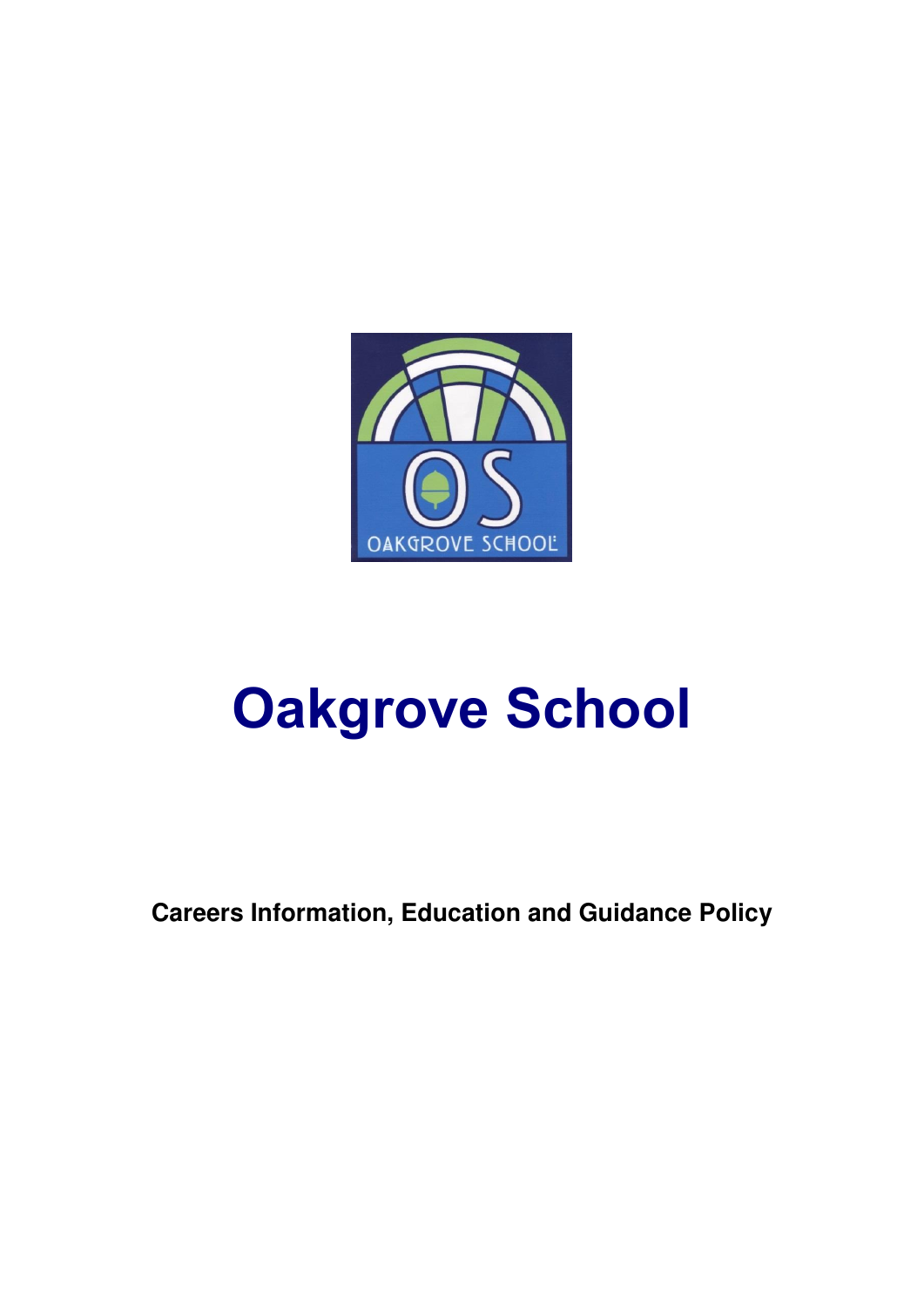## **ADOPTION AND AMENDMENTS TO CIEG POLICY**

| <b>Section</b>                     | <b>Governors Meeting or</b><br><b>Committee</b>       | <b>Page and Year of Minute</b>                     |
|------------------------------------|-------------------------------------------------------|----------------------------------------------------|
| <b>Whole Document</b>              | Curriculum 26 April 2006                              | Curriculum, no page<br>number available - April 06 |
| <b>Whole Document</b>              | Curriculum 10 October 2007                            | Curriculum, no page<br>number available - Oct 07   |
| <b>Whole Document</b>              | Curriculum 27 March 2008                              | Curriculum, no page<br>number available - Mar 08   |
| <b>Whole Document</b>              | Curriculum - 12 May2010                               | Curriculum, no page no<br>available - May 10       |
| <b>Whole Document</b>              | Outcomes & Curriculum - 9<br>May 2012                 | O&C, page 9 / May 2012                             |
| <b>Whole Document</b>              | Outcomes & Curriculum - 11<br>May 2015                | O&C, page 43, May 2015                             |
| <b>Whole Document</b>              | Outcomes & Curriculum -<br>7 June 2018                | O& C, page 5, June 2018                            |
| <b>Whole Document</b><br>rewritten | <b>Outcomes &amp; Curriculum</b><br>19 November 2018  | O & C, page 1 / Nov 2018                           |
|                                    | <b>Outcomes &amp; Curriculum</b><br>30 September 2019 | O & C, page 1 / Sept. 2019                         |
| <b>Whole Document</b><br>rewritten | Outcomes & Curriulum<br>7 <sup>th</sup> February 2022 | O&C page 3 / Feb 2022                              |
|                                    | Next review Dec 2023                                  |                                                    |

Written 2008, Rewritten 2018, Rewritten Jan 2022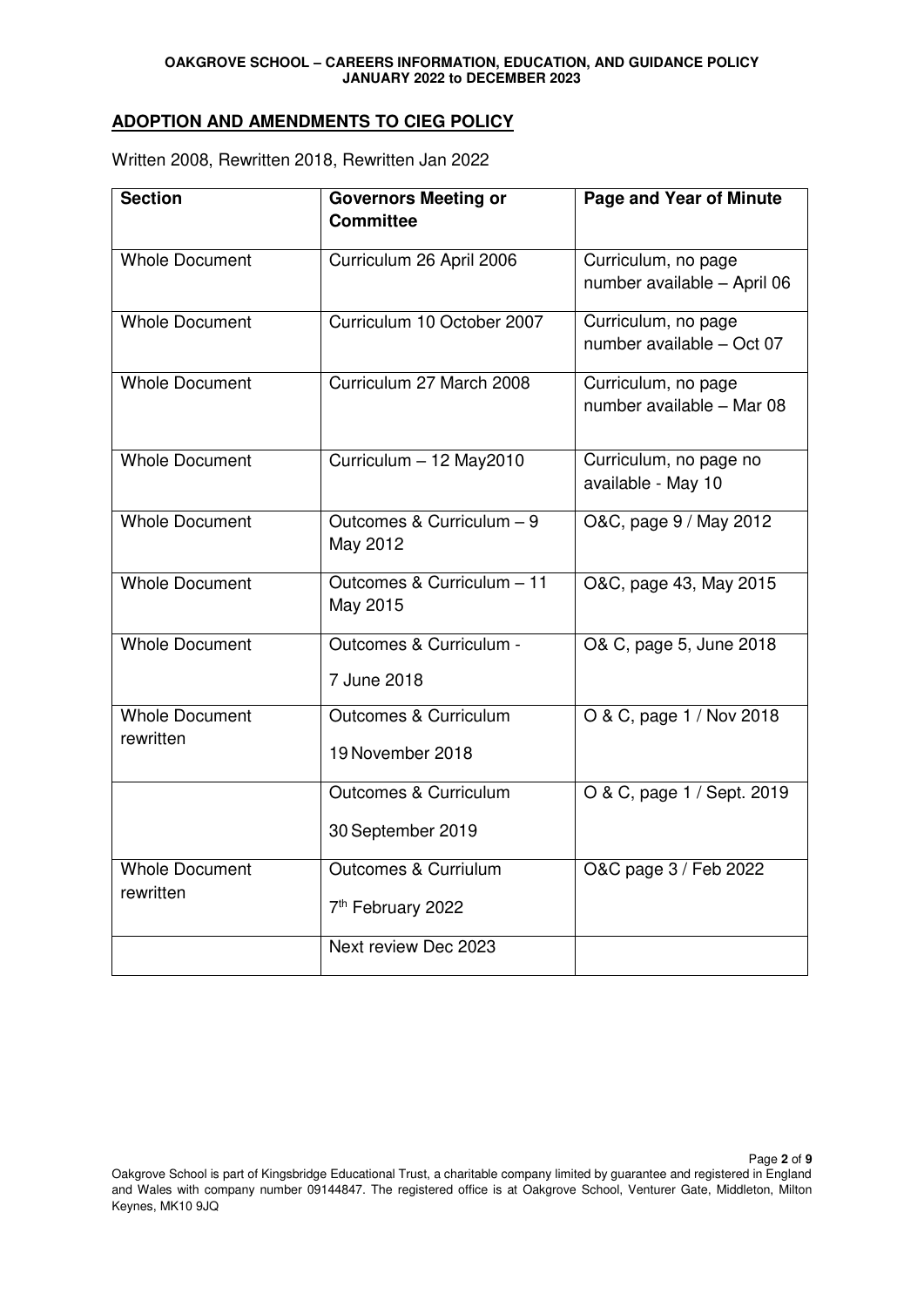#### **Careers Information, Education and Guidance Policy**

#### **Part 1 - INTRODUCTION AND RATIONALE**

The DfE issued guidance (updated July 2021) that places clear duties relating to independent careers guidance and provider access to schools. The Government's strategy sets out a long-term plan to build a world class careers system aimed at helping young people and adults choose the career that is right for them.

The careers strategy sets out that every school and academy providing secondary education should use the Gatsby Charitable Foundation's benchmarks to develop and improve their careers provision. These benchmarks (see below) are not statutory but define all elements of an excellent careers programme:

| <b>Benchmark</b>                                                                                | <b>Summary</b>                                                                                                                                                                                                                                                                    |
|-------------------------------------------------------------------------------------------------|-----------------------------------------------------------------------------------------------------------------------------------------------------------------------------------------------------------------------------------------------------------------------------------|
| A STABLE CAREERS<br>1<br><b>PROGRAMME</b>                                                       | Every school and college should have an embedded<br>programme of career education and guidance that is<br>known and understood by pupils, parents, teachers and<br>employers.                                                                                                     |
| <b>LEARNING FROM CAREER</b><br>$\overline{2}$<br><b>AND LABOUR MARKET</b><br><b>INFORMATION</b> | Every pupil, and their parents, should have access to good<br>quality information about future study options and labour<br>market opportunities. They will need the support of an<br>informed adviser to make the best use of available<br>information.                           |
| ADDRESSING THE NEEDS<br>3<br>OF EACH PUPIL                                                      | Pupils have different career guidance needs at different<br>stages. Opportunities for advice and support need to be<br>tailored to the needs of each pupil. A school's careers<br>programme should embed equality and diversity<br>considerations throughout.                     |
| <b>LINKING CURRICULUM</b><br>4<br><b>LEARNING TO CAREERS</b>                                    | All teachers should link curriculum learning with careers.<br>For example, STEM subject teachers should highlight the<br>relevance of STEM subjects for a wide range of career<br>pathways.                                                                                       |
| <b>ENCOUNTERS WITH</b><br>5<br><b>EMPLOYERS AND</b><br><b>EMPLOYEES</b>                         | Every pupil should have multiple opportunities to learn<br>from employers about work, employment and the skills that<br>are valued in the workplace. This can be through a range<br>of enrichment opportunities including visiting speakers,<br>mentoring and enterprise schemes. |
| <b>EXPERIENCE OF</b><br>6<br><b>WORKPLACES</b>                                                  | Every pupil should have first-hand experiences of the<br>workplace through work visits, work shadowing and/or                                                                                                                                                                     |

Page **3** of **9** 

Oakgrove School is part of Kingsbridge Educational Trust, a charitable company limited by guarantee and registered in England and Wales with company number 09144847. The registered office is at Oakgrove School, Venturer Gate, Middleton, Milton Keynes, MK10 9JQ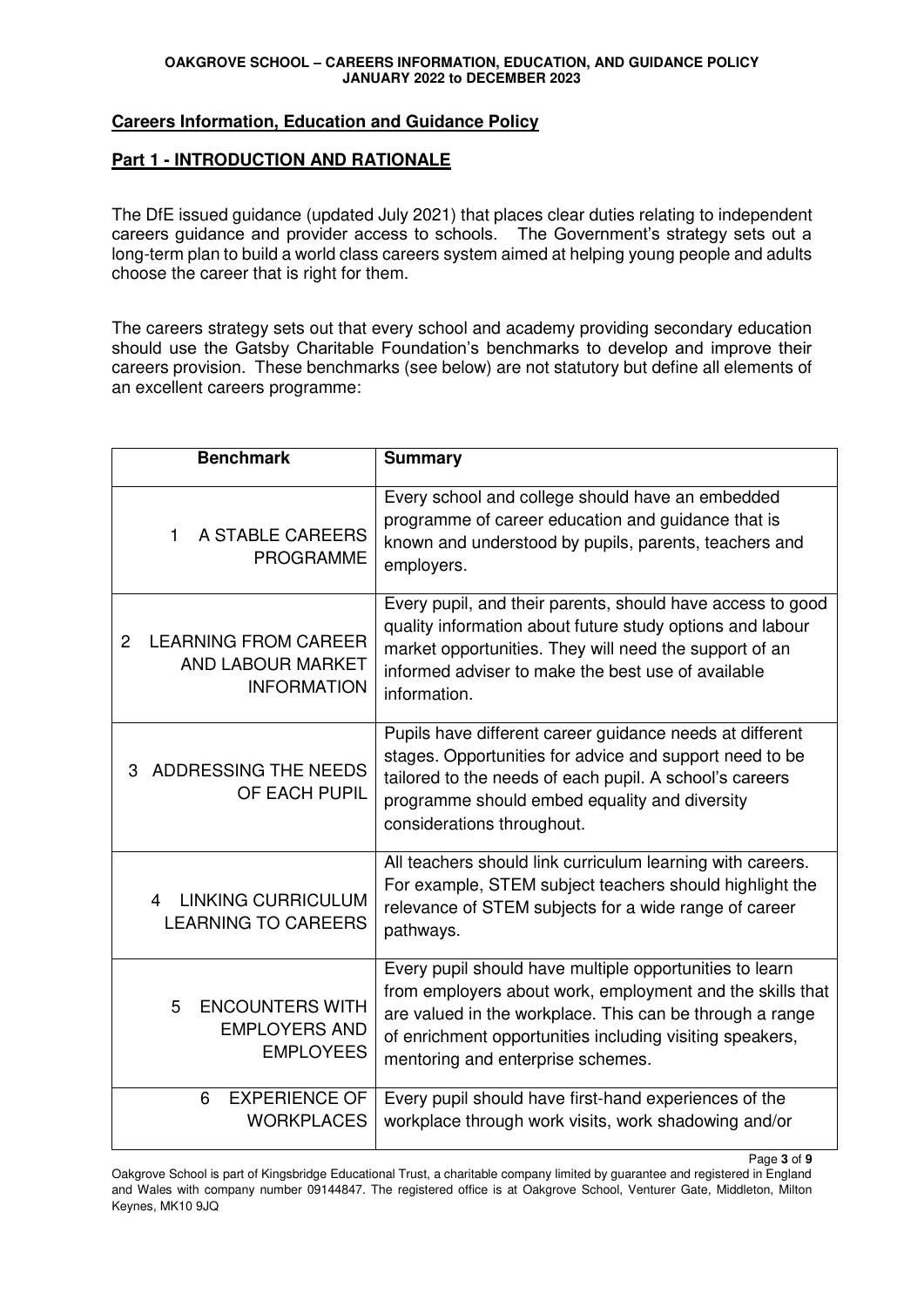|                                                                         | work experience to help their exploration of career<br>opportunities, and expand their networks.                                                                                                                                                                                                                                                                                                           |
|-------------------------------------------------------------------------|------------------------------------------------------------------------------------------------------------------------------------------------------------------------------------------------------------------------------------------------------------------------------------------------------------------------------------------------------------------------------------------------------------|
| <b>ENCOUNTERS WITH</b><br><b>FURTHER AND HIGHER</b><br><b>EDUCATION</b> | All pupils should understand the full range of learning<br>opportunities that are available to them. This includes both<br>academic and vocational routes and learning in schools,<br>colleges, universities and in the workplace                                                                                                                                                                          |
| PERSONAL GUIDANCE<br>8                                                  | Every pupil should have opportunities for guidance<br>interviews with a Careers Adviser, who could be internal (a<br>member of school staff) or external, provided they are<br>trained to an appropriate level. These should be available<br>whenever significant study or career choices are being<br>made. They should be expected for all pupils but should<br>be timed to meet their individual needs. |

We recognise that effective careers education, information, advice and guidance (CEIAG) contributes to raising aspirations, improving motivation and overcoming barriers to success. Oakgrove School has a critical role to play in preparing our young people for the next stage of their education or training and beyond.

Our expectations are high, including for our most vulnerable and those with special educational needs and disabilities, so that every student is challenged appropriately and acquires the knowledge, skills and attitudes for lifelong learning that employer's value. This will help every young person to realise their potential and enhance their employability. Oakgrove School is committed to not just fulfilling its statutory requirements in this area but to providing students with exceptional support and guidance throughout their time at school. Students have access to careers information, advice and guidance from the time they start at Oakgrove School in Year 7 through to Year 13 and beyond through a range of opportunities including access to the online Careers platform Unifrog.

# **Part 2. AIMS OF THE CAREERS PROGRAMME**

Oakgrove School is committed to providing students with a planned and progressive programme of careers education, information, advice and guidance that will increase their knowledge and understanding of the world of work and the qualification pathways suitable for their individual needs. The programme is based on the Careers, Employability and Enterprise Framework, CDI March 2020 in addition to the Gatsby Benchmarks.

The broad aims of the programme are for our students to:

- Develop themselves through careers, employability and enterprise
- Learn about careers and the world of work
- Develop their career, employability and enterprise skills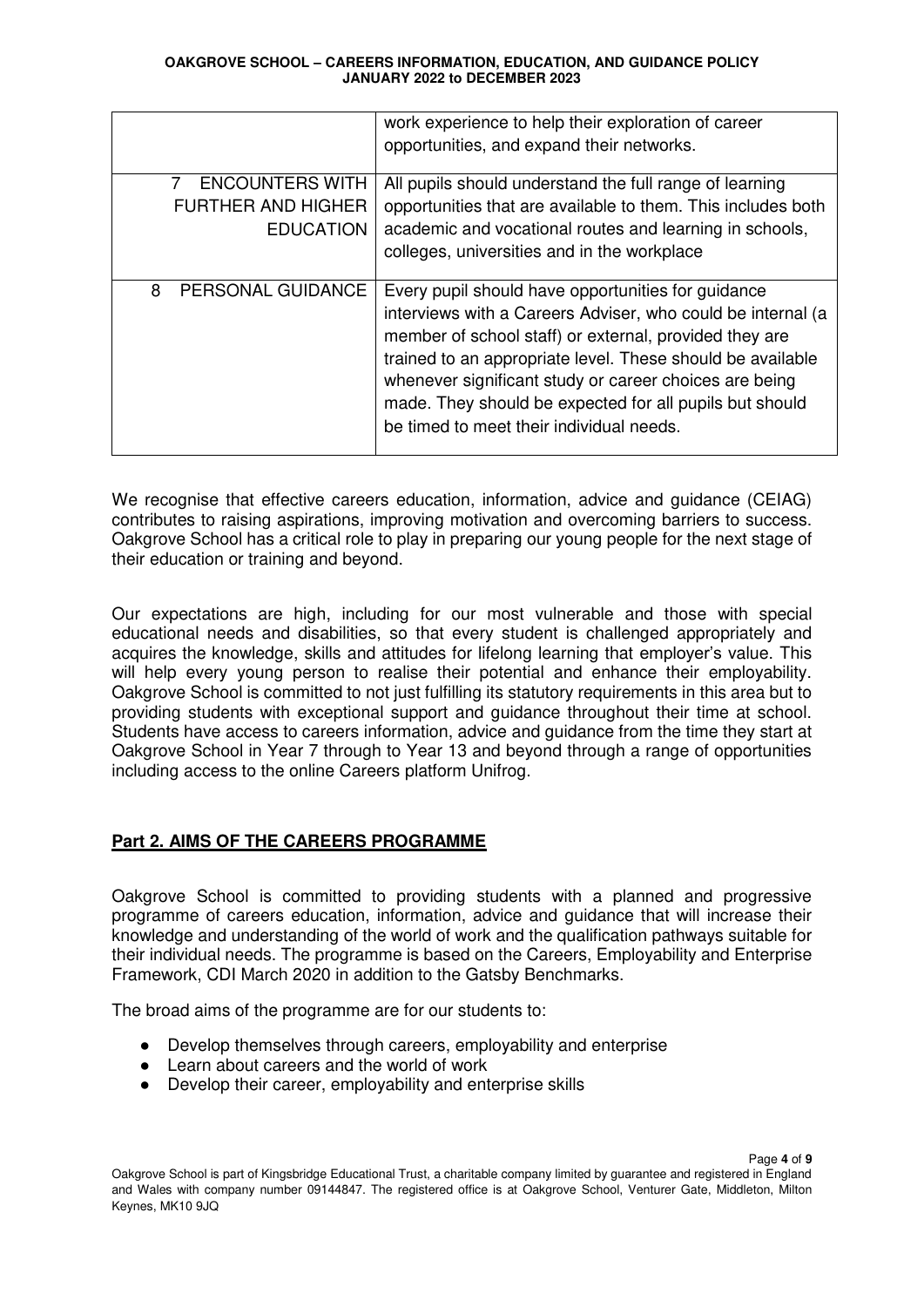# **Part 3. THE CAREERS PROGRAMME**

The careers programme includes careers education sessions delivered through Assemblies, Lifeskills lessons (Year 7 to 10), Private study (Year 11) and Tutorials ( $6<sup>th</sup>$  form). The careers programme also includes inputs from, and visits to, universities, apprenticeship providers, further education colleges and employers for students in Year 7 to 13, employability events, work experience in Year 10 and trips to National Apprenticeship show for students in Year 10 to 13, What Career? What Uni? Careers fair for students in Year 13. In addition, individual or small group career guidance meetings are arranged for all pupils at key transition points in Year 9, 10, 11 and 12. This service is also available on request to pupils in all other year groups). A comprehensive overview of the Careers programme is available on the school's website.

Learner entitlement:

## **By the end of year 7 students will have:**

- completed a successful transition from primary school
- Received a login and account for Unifrog, started to explore the platform and completed the Unifrog Personality and Interests quizzes to help identify how these link to possible future careers.
- Met a variety of employers and had discussions with them about the world of work

## **By the end of Year 8 students will have:**

- been introduced to careers that link to different subjects
- met a 2nd group of employers and had discussions with them about the world of work
- taken part in activities that incorporate enterprise and employability skills
- considered stereotypes and discrimination linked to the world of work
- considered how to set goals and make decisions that are relevant for future choices

## **By the end of year 9 students will have:**

- taken part in talks about university, Post 16 pathways and apprenticeships
- had the opportunity to take part in small group careers guidance sessions to find out more about pathways into different career areas
- taken part in activities that help them choose their GCSE subjects and been introduced to careers that link to their chosen GCSE subjects via activities on the Unifrog platform
- $\bullet$  met a 3<sup>rd</sup> group of employers and had the opportunity to ask them about their route into their current role

## **By the end of the year 10 students will have:**

- continued to use the Unifrog platform to research into careers and future pathways that might suit their skills and interests
- participated in information events and activities to support their work experience placement

participated in at least 1 week work experience in person and/or virtually had the opportunity to speak with Post -16 providers including local colleges and apprenticeship providers

Oakgrove School is part of Kingsbridge Educational Trust, a charitable company limited by guarantee and registered in England and Wales with company number 09144847. The registered office is at Oakgrove School, Venturer Gate, Middleton, Milton Keynes, MK10 9JQ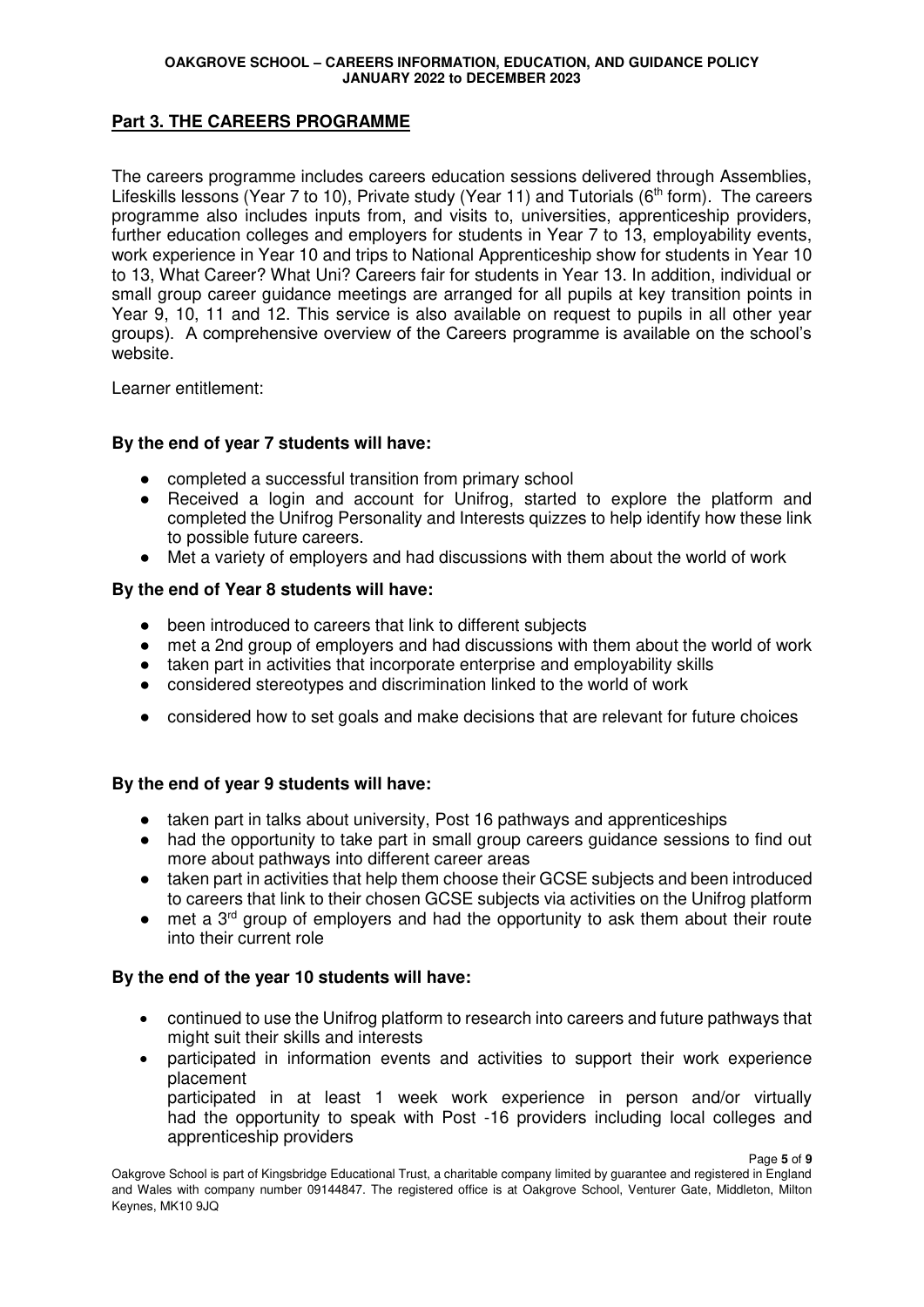$\bullet$  met a 4<sup>th</sup> group of employers and had the opportunity to find out what employers are looking for when they recruit

## **By the end of year 11 students will have:**

- had a one to one meeting with a qualified careers adviser
- made applications to sixth form, college and apprenticeships
- had the opportunity to take part in an apprenticeship application workshop including mock interviews.
- $\bullet$  met a  $5<sup>th</sup>$  group of employers to ask about the different routes available into that particular career area/organisation
- attended sixth form and college open days
- a Plan A and Plan B in place for their progression

# **By the end of year 12 students will have:**

- completed a successful transition to Year 12
- had the opportunity to participate in employer and university tasters and programmes, visits, trips and talks.
- had a further 1:1 career guidance meeting with a qualified careers adviser
- participated in a Post 18 progression day
- Met a further group of employers to ask about possible work experience opportunities and to start developing their network of contacts

## **By the end of year 13 students will have:**

- been supported through the UCAS application process and/or applications to school leaver, Higher/Degree apprenticeships or employment opportunities
- attended university open days
- had the opportunity to take part in an apprenticeship application workshop including mock interviews.

## **Careers resources:**

Careers information resources are available to all students in the Careers Hub (room C04) and 6<sup>th</sup> form study centre and via the careers google website on the student portal. All students and parents/carers have access to the Unifrog careers platform.

Resources are managed by the Careers Leader and Careers Assistant. All resources are up to date, impartial and selected from a wide variety of publishers and developers by the Careers Leader. An annual budget is available for careers and work-related learning activities.

## **Destinations data:**

Student destinations data is collected annually and made available to all on the school website as well as students via the student portal.

Page **6** of **9**  Oakgrove School is part of Kingsbridge Educational Trust, a charitable company limited by guarantee and registered in England and Wales with company number 09144847. The registered office is at Oakgrove School, Venturer Gate, Middleton, Milton Keynes, MK10 9JQ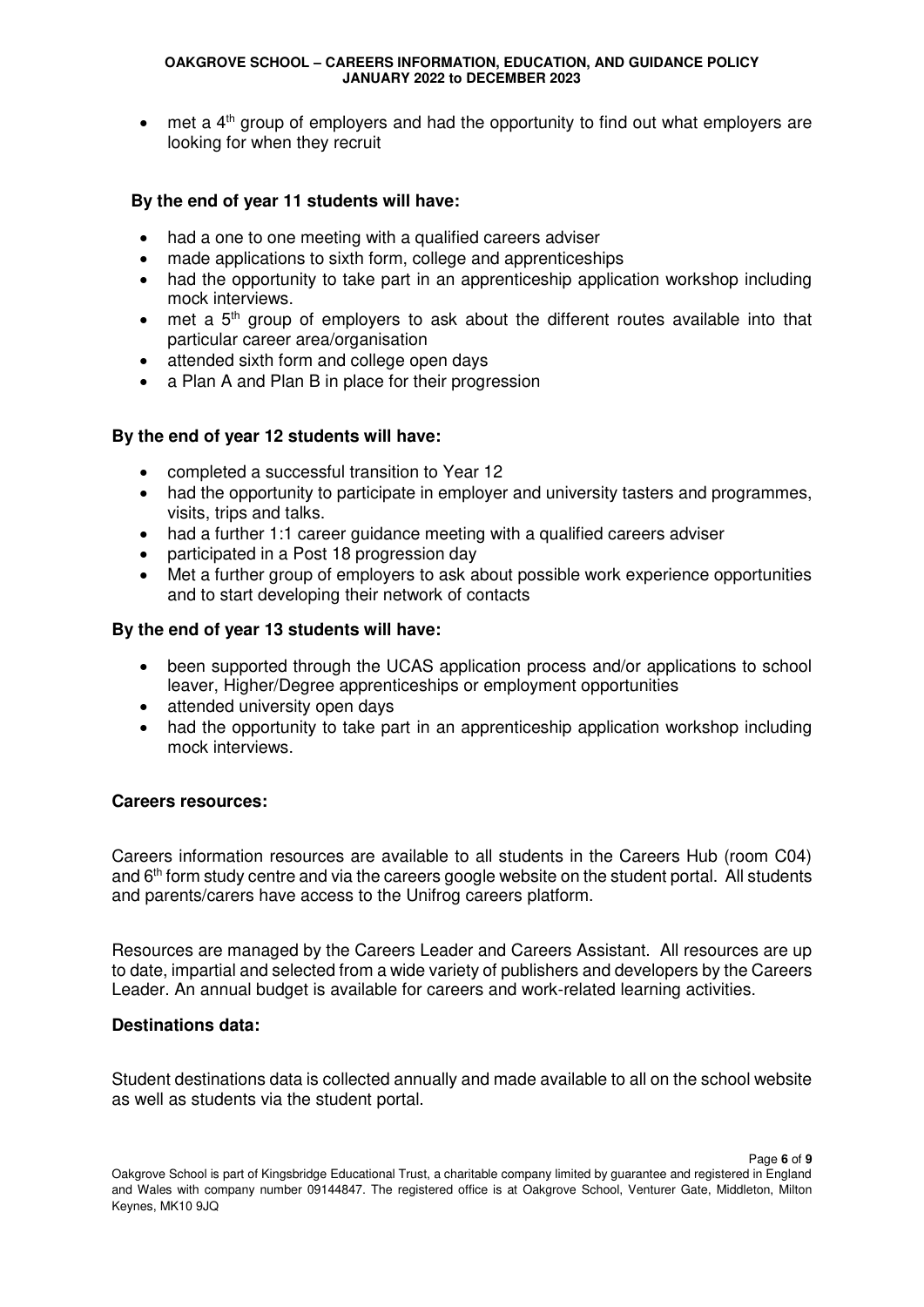#### **Advice and Guidance:**

All students have access to an appropriately qualified Level 6 career adviser, registered with the Career Development Institute's register of professionals.

Students can request a careers meeting at any point during their time at Oakgrove, but all will have a careers meeting in Year 11, a careers meeting summary (or action plan) is drawn up following each meeting.

In addition, students with additional needs will have a 1:1 career meeting with a qualified adviser annually from year 9, again a careers meeting summary (or action plan) is drawn following each meeting.

All Year 12 students receive a 1:1 career meeting with a qualified adviser, a careers meeting summary (or action plan) is drawn following each meeting and Year 13 students can request a further meeting.

#### **Assessment, recording and reporting:**

Student careers learning and activities are recorded using the Unifrog platform. Careers action plans are drawn up following each one to one career meeting and a copy is sent to the student, their Tutor and their parent or carer.

#### **Staff development:**

Staff development needs are identified to support their contribution to student career planning and personal development.

Staff training and briefings are delivered to relevant staff prior to curriculum delivery. The Careers Leader, careers adviser and careers assistant participate in a range of CPD activity including occupational and employer updates, university and college visits.

## **Part 4. ROLES AND STAFFING**

Oakgrove School has appointed a member of the senior leadership team as the Careers leader. The CEIAG programme is planned, monitored and evaluated by the Careers leader in consultation with the Careers adviser and the subject lead for the Life-skills programme. The Careers Leader has responsibility for coordinating the careers provision at Oakgrove supported by the Careers adviser and Careers administrator. The Careers Leader is appropriately qualified, the careers adviser is Level 6 qualified and on the register of careers professionals and offers independent and impartial advice provided either 1:1 or in small group sessions as appropriate and focused whenever significant study or career choices are being made. The Careers Adviser is a full-time member of staff and the Careers Administrator works 5 days a week term time only.

All teaching staff contribute to CEIAG through their roles as tutors and subject teachers. Tutors have an important role to play in signposting students to where they can get further information, advice and guidance.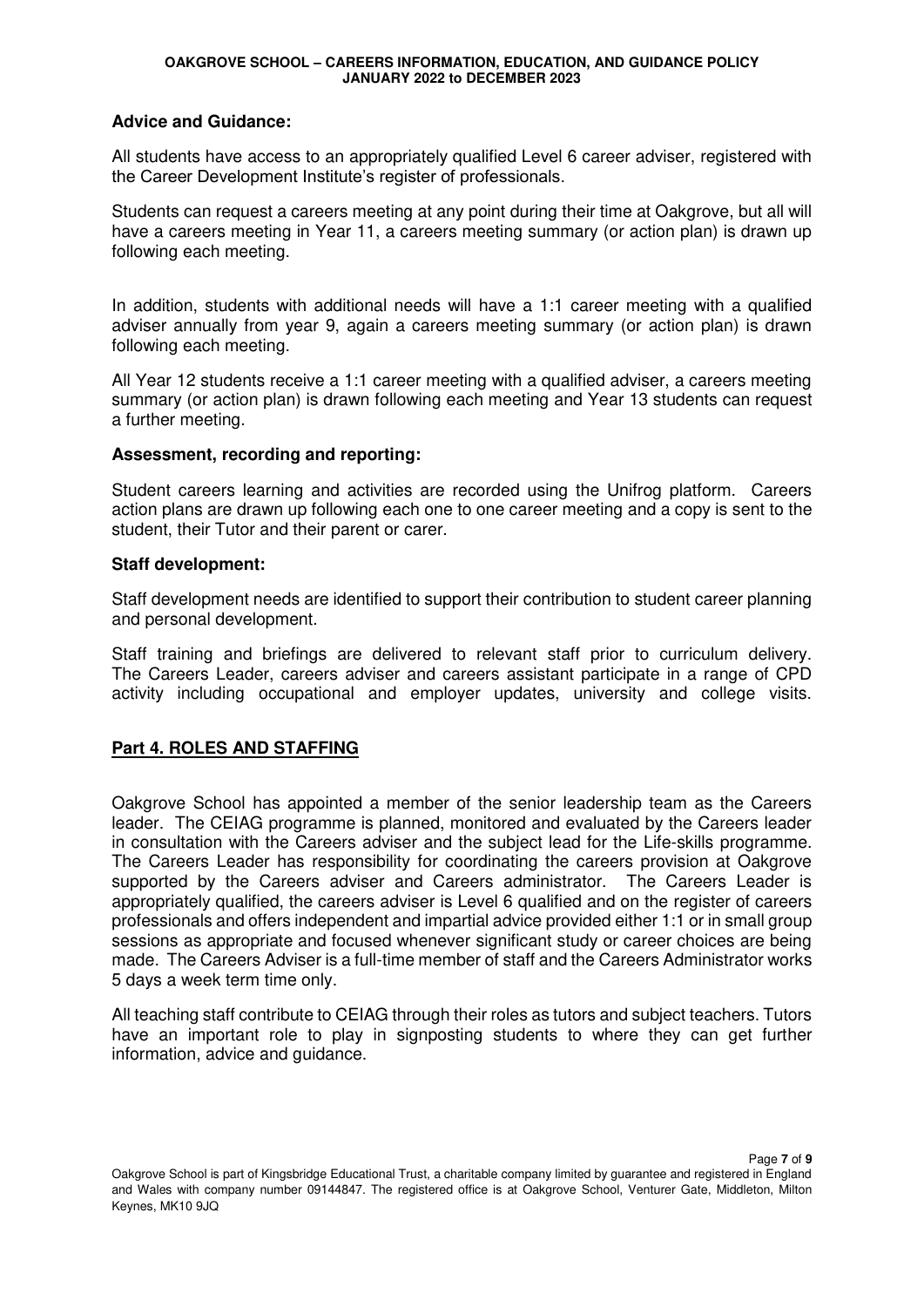## **Part 5. PARTNERSHIP WORKING**

We work with a range of partners to deliver our programme including Worktree, Milton Keynes College, ASK Apprenticeships, other local colleges and training providers, universities, volunteers from the business community and the LEP. We work closely with our Enterprise Co-ordinator and Enterprise Adviser to achieve the Gatsby Benchmarks.

Oakgrove School has strong links with local learning provider Milton Keynes College, local enterprise and employability charity Worktree, local employers such as Niftylift, apprenticeship and training providers and HE institutions including MK:U and De Montfort University and University of Bedfordshire.

Oakgrove School also works in partnership with ASK to raise awareness of apprenticeships offered at all levels.

# **Part 6. WORK WITH PARENTS AND CARERS**

Parents and carers are encouraged to support their child with their career development and we welcome parental involvement.

Regular communications home signpost parents and carers to appropriate resources and information designed to enable them to support their child.

Parents/carers views on careers provision at Oakgrove School is regularly obtained in order to improve future provision.

Parents/carers of students in Year 9 upwards can request an appointment with the Careers adviser as part of parents evening.

Parents/carers receive a copy of their child's Careers action plan.

The careers adviser attends relevant parent information events and is available to parents/carers via Email throughout the year.

## **Part 7. MONITORING REVIEWING AND EVALUATION**

The Careers Leader will be responsible for the monitoring, review and evaluation of the programme. Students will be consulted on the impact of the CEIAG programme and changes may be made as a result.

The programme will continue to be evaluated formally and informally by discussion with key stakeholders, including teachers delivering the programme, students, and parents. This will include:

- Use of the Compass tool reviewing our provision against the Gatsby Benchmarks
- Student, Staff and Parent/carer careers surveys and focus groups
- completion of evaluation forms by students at the end of careers activities